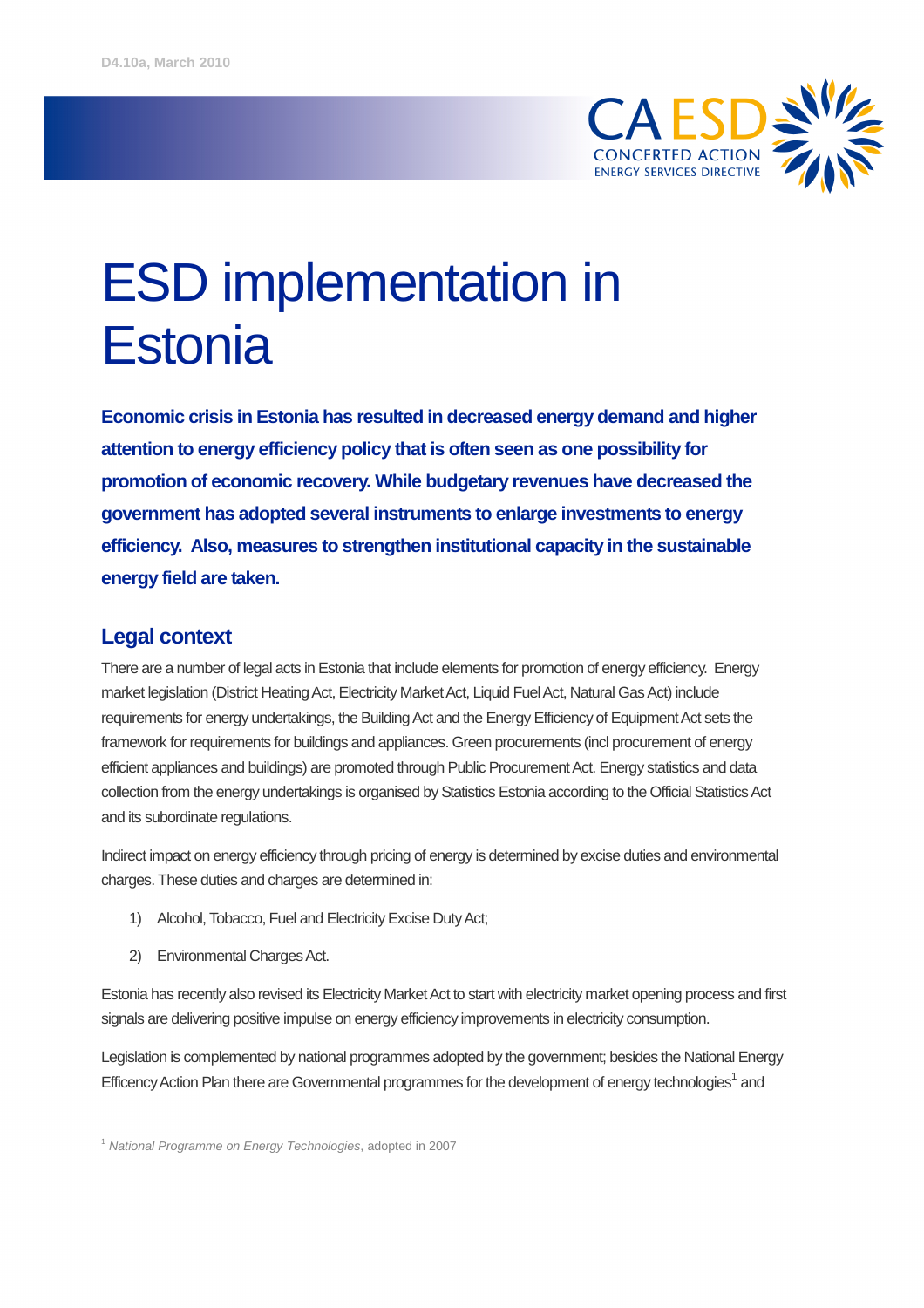green procurements<sup>2</sup>. Energy efficiency projects are supported from environmental programme (financed from environmental charges), national budget (a part of energy excises are allocated to financing of energy efficiency activities) and structural funds (primarly financed from European Regional Development Fund).

As the Government values simplification of legislation, new acts will be introduced only if the existing legal acts cannot be used for transposition of new directives. Therefore, the ESD requirements are transposed to national legal acts through revision of existing acts.

# **Status of the implementation**

Estonia has introduced all main requirements of the ESD in its legislation and continues the process to improve legislation focussed on energy efficiency improvements and energy conservation. Overview of adopted measures to fulfil the requirements set in main articles of the ESD is given below.

## **Article 4: General Target**

The Parliament has in the Government of the Republic Act designated Ministry of Economic Affairs and Communications as an authority responsible for the development and implementation of energy policy, including energy efficiency policy. In 2009, the Ministry of EconomicAffairs and Communications reformed one of its subordinate agencies (Credit and Export Guarantee Fund KredEx) and established there a new unit of Climate and Energy. The unit will support the activities of the ministry in analysis, shaping and implementation of the energy policy, with particular focus on renewable energy and energy efficiency issues.

## **Article 5: Energy end-use efficiency in the public sector**

In its activities to increase energy end-use efficiency in the public sector, Estonia has concentrated on development of practices of green procurement and auditing of buildings. A step-by-step approach to the promotion of green procurement and purchase of energy efficient equipment or vehicles is applied. General description of green procurement and tenderer's rights are included in the Public Procurement Act. The Government has also approved a policy for the promotion of green procurement "Estonian Priorities for Environmental and Sustainable Public Procurements for 2007-09".

Furthermore, as of January 2010, new State Assets Act entered into force. The act includes requirements for buildings used by governmental institutions. There will be requirements on expenditure norms and requirements for monitoring of expenditures of public buildings. The administrator of state assets should also carry out auditing of its buildings every five years.

### **Article 6: Energy distributors, distribution system operators and retail energy sales companies**

Data collection on energy sector in Estonia is carried out by the Statistics Estonia. All the statistical data produced by the Statistics Estonia are published in its website and if necessary, Statistics Estonia can also deliver customised statistical data.

The supervision of the energy market is carried out by Estonian CompetitionAuthority. The CompetitionAuthority should ensure that energy distributors, distribution system operators and/or retail energy sales companies refrain from activites that might impede the demand or delivery of energy efficiency services or measures.

 $2$  Estonian Priorities for Environmental and Sustainable Public Procurements for 2007-09, adopted in 2007

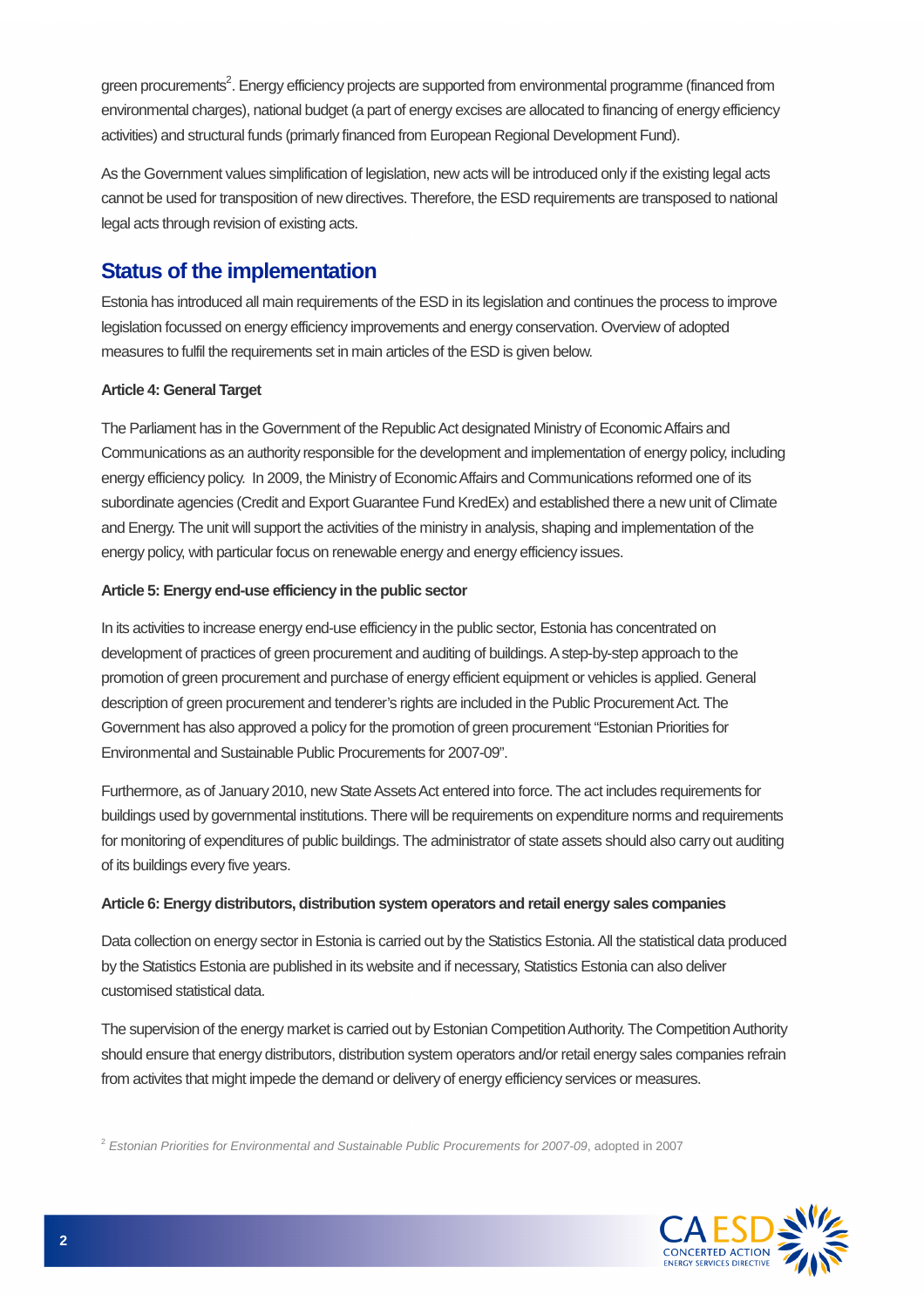The ESD describes a number of ways the Member States may put requirements on energy distributors, distribution system operators and retail energy sales companies. Given the national circumstances, Estonia utilises existing legal framework for energy excises and pollution charges to ensure contributions by energy distributors to funds and funding mechanisms targeted to financing of energy efficiency measures (option described inArticle 6.2.a.(iii) of the ESD). Levels of the energy and fuel excises are exceeding minimum levels set in Council Directive 2003/96/EC restructuring the Community framework for the taxation of energy products and electricity, current levels of the excises are published in the homepage of the Ministry of Finance http://www.fin.ee/doc.php?100991.

Estonia has also some practice with application of the voluntary agreements (option described in Article 6.2.b). The voluntary agreements (VAs) have been concluded between the Ministry of Environment, as one party (partner), and an industrial enterprise, as the other party. In some cases, instead of an enterprise some associations of enterprises in a branch have concluded VAs. The Ministry of Environment has also a mandate to substitute obligation to pay environmental charges by an obligation to finance environmental protection measures or activities, the criteria for the activities are set in the Pollution Charges Act.

#### **Article 8: Availability of qualification, accreditation and certification schemes**

Estonia has established system for qualification of energy auditors. The energy auditors should pass specialised courses; the pre-requisite to attend the courses is to have Masters Degree or compliant degree in engineering (civil, electricity or thermal engineering) or architecture.An energy auditor having the degree can be a responsible person in providing energy auditing service; according to the Building Act these companies need responsible person and registration in state register (Register of Economic Activities). As of March 2010, there are 77 registered companies having the right to provide energy audits.

#### **Article 11: Funds and funding mechanisms**

Estonia has developed a number of measures financed from public funds and having objective to increase energy efficiency. These public funds receive their income from energy excises, pollution charges, EU structural funds and bilateral aid schemes $^3$ . Also options for sales of AAUs $^4$  are explored as potential source of income to fund energy efficiency measures. The most notable energy efficiency measures benefitting from public funds are:

- grants for energy efficient renovation of residential buildings (multi-apartment buildings);
- support to provision of energy audits in multi-apartment buildings;
- grants for the reconstruction of district heating infrastructure (boilerhouses and networks);
- support to local governments for upgrade of local infrastructure (public buildings, street lighting).

Some new measures will be launched in 2010, eg. support scheme for construction of new public low-energy buildings or renovation of existing buildings with aim to meet low-energy building standards after the renovation.

#### **Article 13: Metering and informative billing of energy consumption**

Abig share of energy is sold to final customers through networks.While electricity has been measured on individual customer level for decades and domestic hot water measurement is also a general practice, district

<sup>&</sup>lt;sup>3</sup> European Economic Area, Norwegian and Swiss financial mechanisms<br><sup>4</sup> Assigned Amount Unit, the unit of carbon trade under Emissions Trading scheme under Kyoto Protocol of UNFCCC

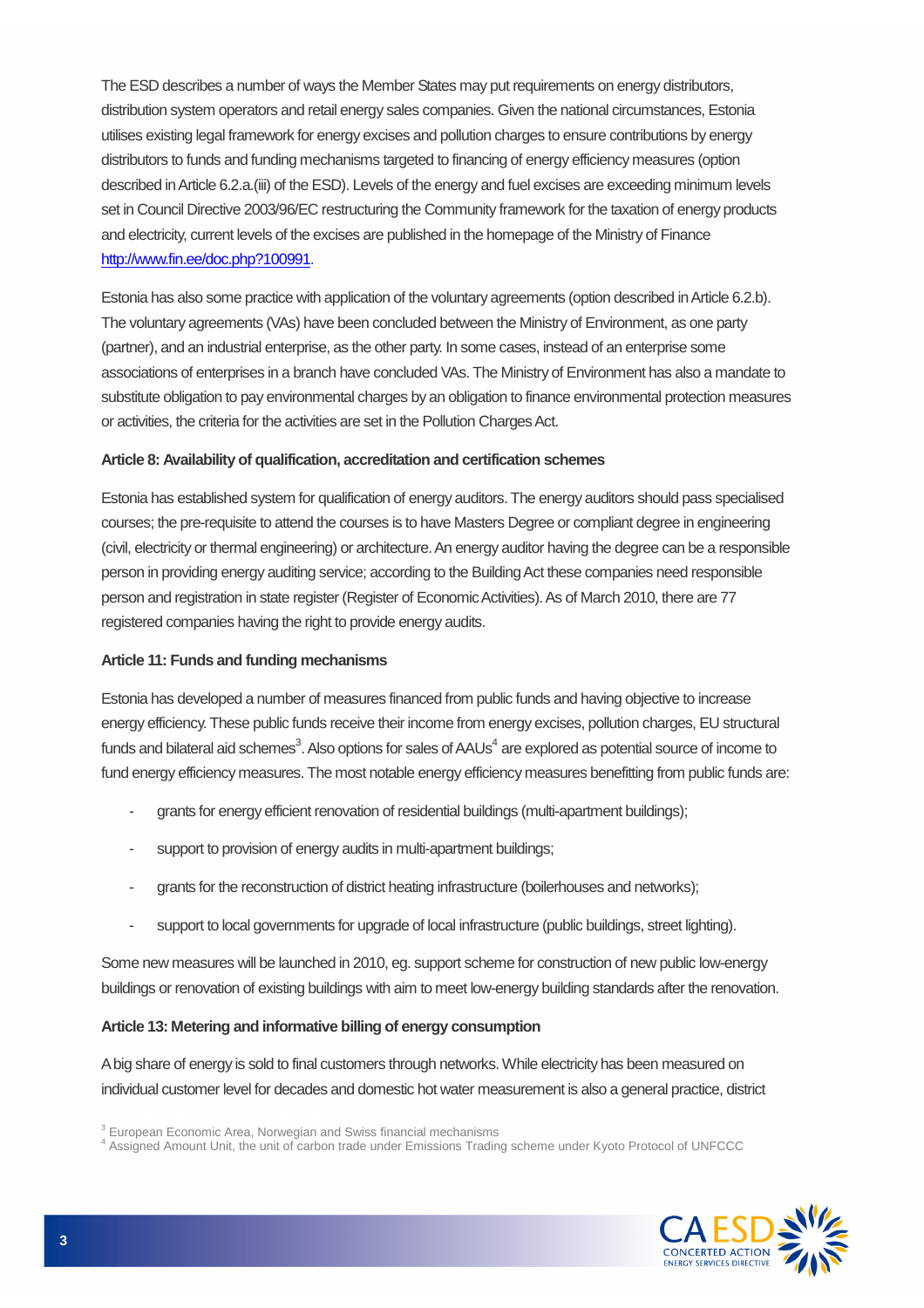heating and natural gas are measured on a consumer group or building level.Although installation of heat allocators on radiators is becoming widespread during the renovation of common heating system existing multiapartment buildings, existing building regulation "Minimum energy performance requirements" was revised to ensure installation of individual meters in new buildings or after major renovation.

In electricity sector, a large number of consumers have energy meters with distant reading feature, but there are plans to start with an application of smart metering technologies.

# **Addittional efforts**

Besides the measures described in the National Energy Efficiency Action Plan there are some measures which are not described in the ESD or in any other national policy document, but that have effect from energy consumption aspect and are delivering energy savings, eg.

- tax relief to interest paid for home renovation loans. This instrument is targeted to private persons. When private persons renovate their homes and take a loan from the bank, the interests paid to the bank may be deducted from income declared in their income tax declaration. The instrument has helped to renew existing individual houses and it has also supported construction of new apartment buildings;
- tax relief for reinvested profit in businesses. All businesses may deduct reinvested profit from their income in their income tax declaration. Businesses reinvest their profit to new equipment, that is often more energy efficient than the old one.

# **Future planning**

In 2010, the Ministry of EconomicAffairs and Communications has focused on following activities in sustainable energy field:

- revision of existing legal acts or development of regulations and standards needed for promotion of energy efficiency in buildings;
- development of new support mechanisms to encourage investments to energy efficiency;
- development of structures needed for monitoring and evaluation of adopted energy efficiency measures;
- preparation of the National Renewable Energy Action Plan.

Estonia has not yet started the preparations of the 2nd National Energy Efficiency Action Plan.

# **Relevant information**

More information regarding the situation in Estonia can be found at the following websites:

National Energy Efficiency Action Plan: http://ec.europa.eu/energy/efficiency/end-use\_en.htm